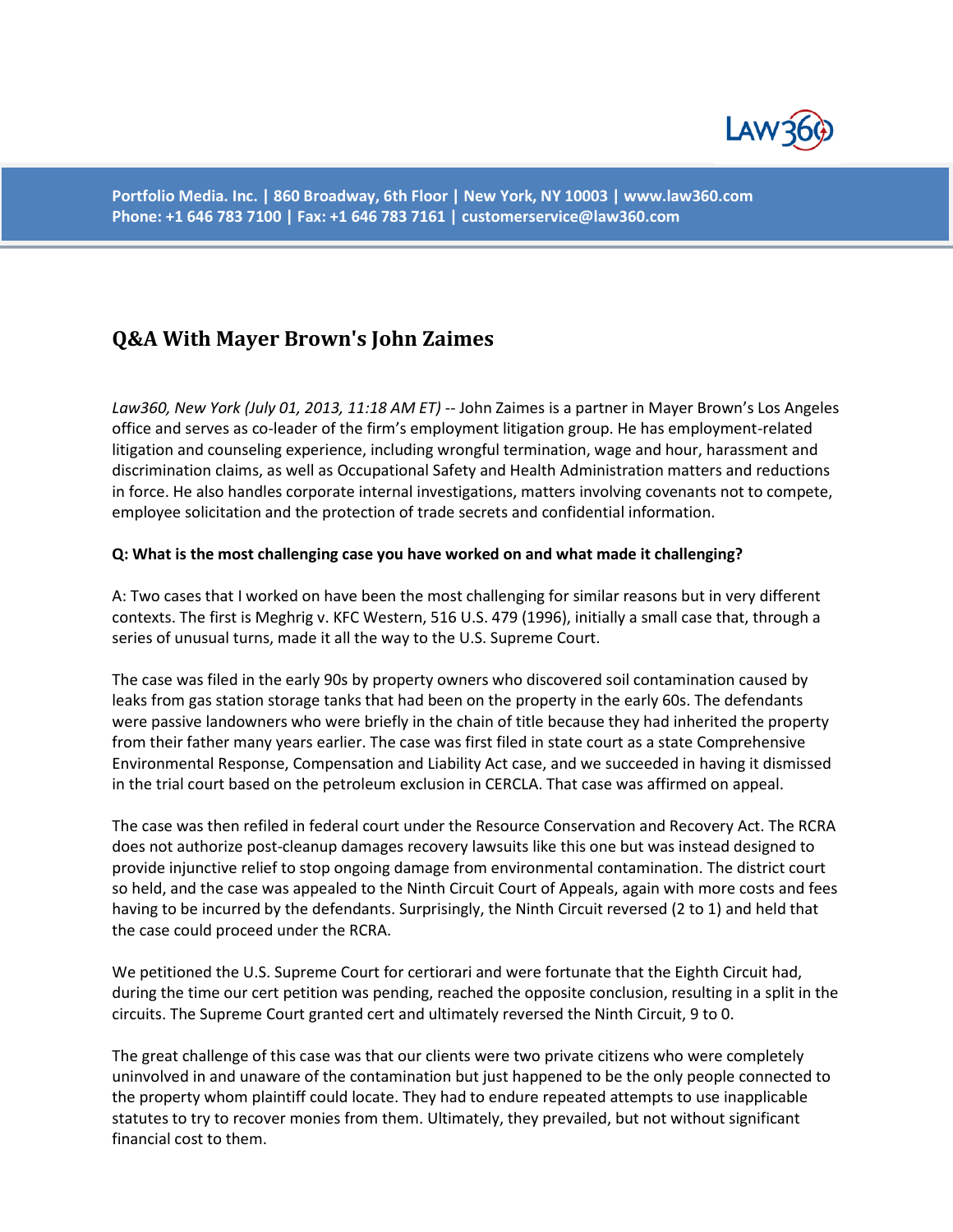The second most challenging case was a more recent class action filed against a direct seller, whose business model relied on independent contractor commission-based sales people to sell its product directly to customers, without any retail locations and without any sales employees. The company was sued in a wage and hour class action, which alleged as its fundamental claim that the independent contractors — and there were tens of thousands of them — were de facto employees entitled to hourly wages, reimbursement for expenses incurred in the course of their employment, etc.

The theory of the case was fundamentally flawed, but our biggest challenge was that we could not get the court to rule on our dispositive motions, and the case dragged on for over three years. It was an extremely sensitive bet-the-company case for our client because the mode of doing business that was being challenged was the entirety of the company's business model, and losing the case would have meant losing the company.

Ultimately, the case settled, but even then, the initial settlement was disapproved by the court for reasons that surprised all parties, and the case looked like it would continue to drag on. A subsequent settlement was ultimately approved by the court.

## **Q: What aspects of your practice area are in need of reform and why?**

A: The aspects of my practice area that are in most need of reform are the attorneys' fees provisions in the California Labor Code. The Labor Code is structured in such a way that it provides a virtually automatic attorneys' fees entitlement to any plaintiff who prevails in a wage and hour claim. That entitlement has led to an epidemic of wage and hour class actions being filed in California over the last 10 years, with no end in sight.

In many cases, the claims are not strong, but the cost of defending wage and hour class action claims is high, so in the vast majority of cases, settlements are the vehicle through which the cases get resolved. Oftentimes, the financial benefit to the class members is far less than the benefit to the attorneys pursuing the case, which only serves to fuel the filing of additional cases.

One particular California Labor Code provision, the California Labor Code Private Attorney General Act, is in need of reform for that reason and for other reasons. It authorizes a single plaintiff to file a representative action on behalf of other similarly situated employees and to recover civil penalties on behalf of him/herself and the other employees, without having to meet the established class action requirements applicable to other representative actions. And because the statute also provides for attorneys' fees, it again serves as an incentive to file more and more of these kinds of suits.

The proliferation of these kinds of suits is having a significant negative impact on businesses in California, and the Labor Code is in need of reforms that would limit the financial incentive for plaintiffs and their counsel to pursue cases that are, in many instances, lacking in significant merit. A prevailing party attorneys' fees statute would go a long way toward eliminating a number of claims that have less merit.

#### **Q: What is an important issue or case relevant to your practice area and why?**

A: Two cases were handed down by the California Supreme Court last year that have had a huge impact on wage and hour class action in California. The first, Brinker Restaurant Corp. v. Superior Court, 53 Cal.4th 1004 (2012), clarified once and for all that the statutory requirement that employers "provide" a 30-minute duty-free meal period to their hourly employees for most work shifts does not mean that the employer must "ensure" that those meal periods are taken but simply must make those meal periods available to employees. The resolution of that issue is expected to reduce the number of meal-period class action filings.